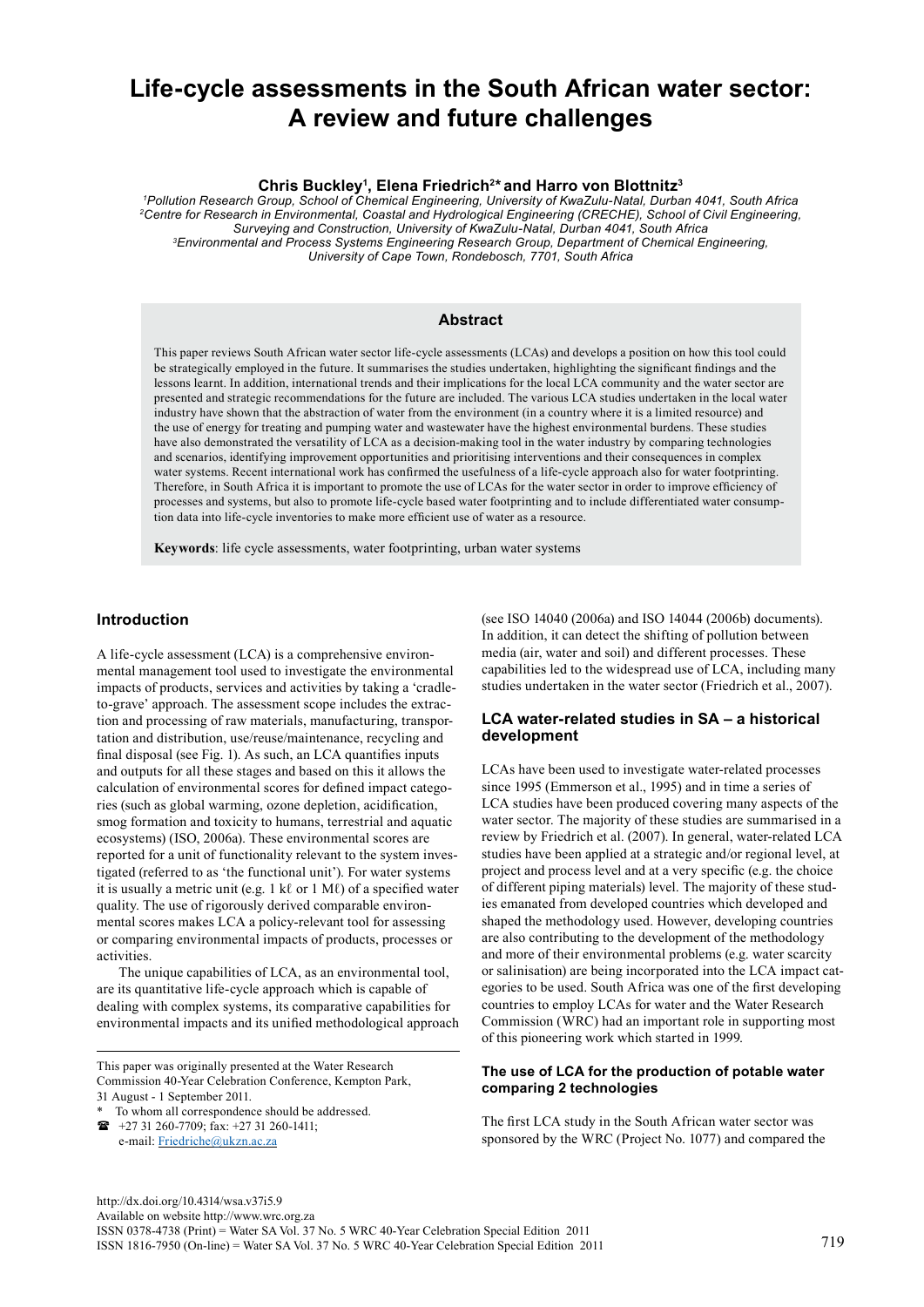# **Life Cycle Assessment: An Overview**



production of potable water by employing 2 different technologies (Friedrich, 2001; Friedrich and Buckley, 2002; Friedrich, 2002). The first technology was the 'conventional method' and was and still is employed at Wiggins Waterworks, a waterworks of Umgeni Water situated in Durban and part of the eThekwini Municipality. The second method was based on the use of a South African membrane filtration technology and at that time there were 3 pilot plants employing this technology in South Africa. An overview of the life-cycle stages and the individual processes involved in each technology is presented in Fig. 2.

The main findings of this project were that the most significant life stage in terms of environmental impacts (as considered by the LCA methodology) was the operational stage and that the main contribution towards the environmental burdens of potable water by both methods was the use of electricity. Ozonation and the treatment of sludge are the processes with

the highest burden for the conventional method and pumping and the design layout of the plant have potentially the highest contributions for the membrane-technology treatment. The 2 technologies were comparable from an environmental point of view and the specific recommendations focused on increasing the energy efficiency of both types of waterworks in order to increase their overall environmental performance. Since the low-pressure membrane technology is still under development the membrane process has more scope for optimisation and improvements than the conventional process. This project also highlighted the need for further LCA research within the local water-supply chain as well as for the wastewater resulting from the use of potable water. It also drew attention to the fact that the internationally developed LCA methodology does not address some important, local environmental impacts like water scarcity and salinisation.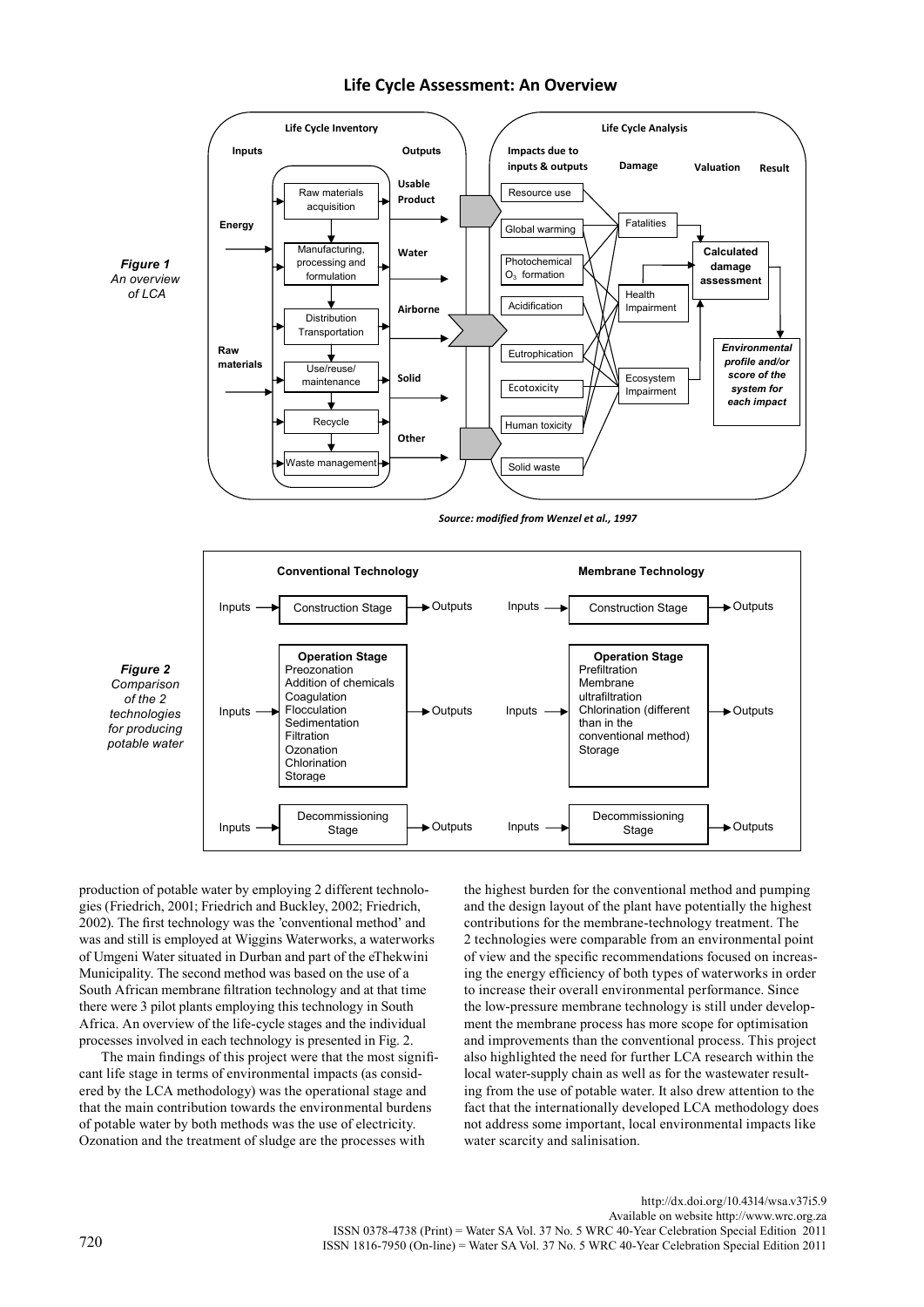#### **The LCA of an urban water system – the eThekwini case study**

The LCA of an urban water system (WRC Project No, 1252) was a logical continuation of the investigation into the production of potable water and was and still is one of the few international studies taking into account a holistic approach towards urban water (Friedrich et al., 2006; Friedrich et al., 2007; Pillay, 2007; Friedrich et al., 2009a and 2009b). As such it investigated (by means of separate, comparable LCA studies) the abstraction of water from a local dam, the production of potable water in the eThekwini Municipality (Durban Heights and Wiggins Waterworks), the distribution of that potable water in the entire municipality, the collection and treatment of the resultant wastewater and the final disposal of wastewater to sea. In addition, the Durban Water Recycling Plant (which produced industrial-grade water from treated sewage) was investigated and an LCA comparison was performed between the provision of recycled water and 'virgin' potable water to industry (a paper mill and an oil refinery) in the immediate vicinity.

The results for all the individual LCA studies performed for all processes showed that for all these processes the operational stage of the life cycle carries the highest environmental scores. The main contributor to these scores was singled out as being the use of electricity. The use of chemicals played a minor role. These conclusions focused the improvement analysis of individual processes towards energy efficiency measures. In particular, the ozonation process (for the treatment of potable water) and the activated sludge process (for the treatment of wastewater) were targeted. It was also found that recycling of wastewater in this case study has lower environmental scores than the production of the potable water it displaces. However, if the recycled water has to be pumped over long distances and/ or high elevation, the environmental scores of recycled water could easily be higher than those of potable water. The environmental scores of providing bottled water for drinking coupled to a lower water quality in the municipal distribution network were worse compared to the existing water provision scenario.

From the LCAs of individual processes involved in the provision of water and wastewater in the eThekwini Municipality, it emerged that the process with the highest contribution is the activated sludge process. However, when considering the entire system and including the losses in the distribution network for potable water, the component with the highest contribution became the distribution network itself. Therefore, this study has underlined the fact that detailed investigation and optimisation of the environmental performance of urban water systems is complex and that a process approach (through individual

LCAs for the different water processes – abstraction, treatment, distribution, etc.) as well as a system approach (through an overall LCA assessment of the system) are needed. The process approach does not take into account water losses that are inherent to urban water systems and which in the eThekwini case study (and in most South African municipalities) are very important. This conclusion focused the improvement analysis towards reducing supplier and consumer demand, which should lead to lower losses in the system and a more efficient outcome.

## **The importance of electricity in water LCA studies**

The water, electricity and electricity generation sectors are interconnected. A good illustration of what life-cycle thinking entails arises from the observation that it takes water to make electricity, which again is generally used in water and sanitation systems. Specifically, Eskom (2011) reports in their annual report that the generation of 1 kWh of electricity is associated with the use of 1.35  $\ell$  of water (most of this lost in cooling). By way of example, saving 1 kℓ of water by recycling as discussed above and shown in Table 1, would require 0.05 kWh of electricity less than its usual abstraction and treatment, and thus also result in 0.07  $\ell$  less water being consumed where this electricity is produced. Table 1 summarises the energy requirements for each water process and the losses at each level in the water system of the eThekwini Municipality. Please note that the 40% loss at consumer level is returned to the environment but is not collected for treatment (e.g. water used for watering gardens, washing cars, etc.)

Beyond this, electricity use in water system has been highlighted as an important contribution towards the LCA scores of many water studies (Tarantini and Ferri, 2001; Rihon et al., 2002; Stokes and Horvath, 2006; Friedrich et al., 2007) and the first local LCA studies had to use international average data for the calculation of LCA scores. Therefore, it is very important for LCAs in the water sector to be based on a specific South African electricity inventory. Notten (2001) compiled such an inventory but there is now a need for an updated version, and also for further inventories to represent the significant changes that are happening in the South African electricity-generation system.

## **The development of salinity as an LCA local-impact category**

This study was a subsection of the urban water-system project but it warrants attention on its own. It incorporated one of the most important South African water-quality impacts (i.e. salinisation) into the LCA impact assessment procedure,

| Table 1<br>Processes investigated in the eThekwini case study and their energy requirements |                |                |                                   |
|---------------------------------------------------------------------------------------------|----------------|----------------|-----------------------------------|
| <b>Process</b>                                                                              | Amount<br>(kC) | Loss<br>(%)    | Energy<br>(kWh/k <sub>e</sub> )   |
| Abstraction of water – Inanda Dam                                                           |                | 0              | $0$ (gravity is used)             |
| Purification of water - Wiggins and Durban Heights Waterworks                               | 0.97           | 1.5% and $3\%$ | $0.10$ and $0.07$                 |
| Distribution of water – municipality network                                                | 0.68           | 30%            | 0.10                              |
| Use of water – domestic consumers                                                           | 0.41           | 40%            | $0$ – assumed only for this study |
| Collection of wastewater                                                                    | 0.41           | $0\%$          | 0.14                              |
| Treatment of wastewater (total)                                                             | 0.41           | $0\%$          | $0.44$ of which                   |
| Primary                                                                                     |                |                | 0.11                              |
| Secondary (clarifiers and activated sludge)                                                 |                |                | 0.28                              |
| Tertiary (recycling)                                                                        |                |                | 0.05                              |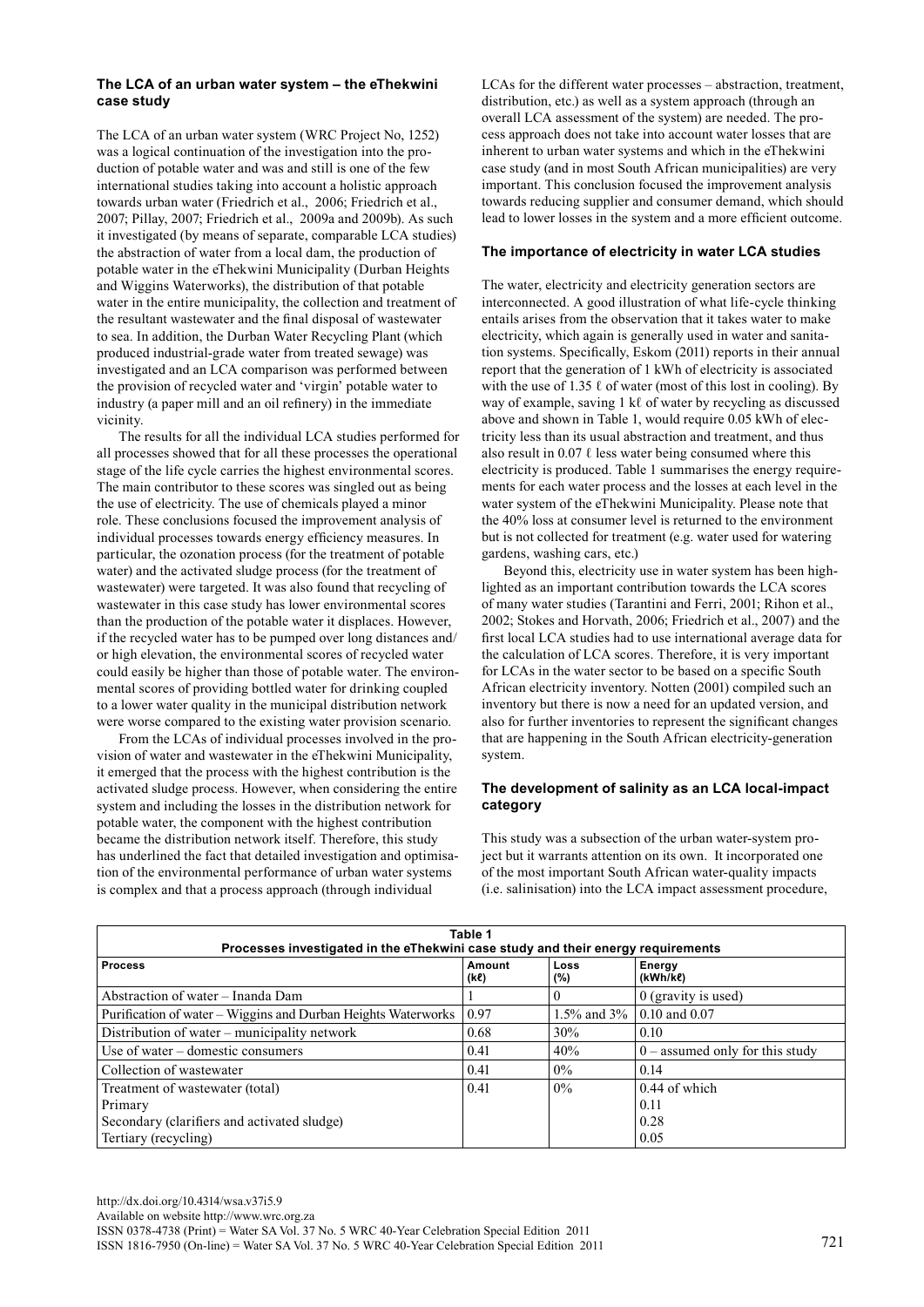adding local value to the internationally developed methodology. This was done through an innovative approach in which a fate model was developed for South Africa, followed by the development of salinity potentials for the country (i.e. for the atmosphere, rivers, natural surfaces and agricultural surfaces). The fate model accounts for the movements of salts between different media (air, soil and water) and calculates expected salt concentrations in these environmental compartments for a 'typical' South African catchment (Leske, 2003; Leske and Buckley, 2004a; 2004b; 2004c). The importance of this work will be fully evident in the future as more water-related LCA studies will be using salinity as an environmental impact.

## **LCA of water use in South Africa – The Rosslyn industrial area as a case study**

Another WRC-sponsored study (WRC Project No. 1552) making use of LCA was that by Landu and Brent (2006) and Brent and Landu (2007)), which investigated the supply of water to the Rosslyn industrial area, north of Pretoria in the city of Tshwane. This study included the extraction of water from the Vaal River, the purification and pumping at the Zuikerbosch Waterworks, the pumping at the Palmiet station and the storage and gravitation system in the Tshwane Municipality. In the life-cycle impact assessment the authors have used a methodology developed by Brent (Brent, 2003; Brent, 2004; Brent and Visser, 2005) for the different regions of South Africa, which includes normalisation (i.e. relating study-specific impacts to total impacts in a defined region). It represents another important methodological step in making LCAs more relevant to the South African context, because the regional normalisation factors used take into account the fact that water is a scarce resource in different regions in the country. This is an important point that the internationally developed LCA methodology did not consider until 2009 (Pfister et al., 2009). Taking into account the scarcity of water in this country, it is not surprising that the main conclusion of this study was that the 'actual extraction of the water from the ambient environment is in fact the most important consideration' (Landu and Brent, 2006) and therefore, their main recommendation was to reduce water losses. The use of electricity and other energy inputs was seen as important, but to a lesser extent than water itself.

# **Cleaner production in the mining industry**

Whilst earlier WRC-funded studies investigated the utility and methodological development of LCA specifically, interest then shifted to the inclusion of LCA as one method of investigation within larger studies aiming to reduce water-use related environmental burdens. This was the case for WRC Project No. 1553 (Trusler and Mzoboshe, 2011) which investigated cleaner production (CP) in the mining industry and WRC Project No. 1833 which investigated the environmental sustainability of a large inland industrial complex (reviewed in the following section). The LCA-specific objective of the mining CP project was to conduct focused high-level LCA studies at an overall impact level; to determine priority areas for introducing the CP approach; to acquaint service providers and industry with the technique; and to identify areas to focus on in another part of the project which aimed to set up cleaner production forums. In this project it was confirmed that the linkage between LCAs (which are useful for strategic decision-making) and cleaner production projects (which often focus on improving operations with low-cost or no-cost interventions) can be tenuous.

An LCA was conducted for the drying and use of fine coal currently discarded, mirroring a recommendation arrived at during a cleaner production study in 3 collieries. This LCA concluded that the deportment and management of sulphur contained in the fine coal fraction was the most critical aspect determining whether such an intervention would indeed lead to a 'cleaner' outcome, being the key to acidification impacts that already plague the mining sector's relation to water-quality deterioration. The usage of such recovered fine coal in a power station equipped with flue gas desulphurisation would reduce all environmental burdens over a base-case scenario where this potential resource is disposed of and more coal has to be mined – with attendant environmental burdens – for a set power output. The current practice of solar drying for use in domestic power generation without flue gas desulphurisation was found to reduce some environmental burdens (notably abiotic resource depletion) but to shift burdens in other categories (notably for acidification).

#### **A comparative LCA of process water technologies at the Secunda complex**

WRC Project No. K5/1833 investigated factors that influence the environmental sustainability of the large inland industrial complex around the Sasol synfuels production site at Secunda, defined to include the Tutuka Power Station as well as the coal mines supplying both sites (Ras, 2011). A key environmental sustainability concern identified relates to the management and storage of water-soluble salts; a related concern is the large dissipative water use dictated by the poor thermal efficiency of key processes in the complex. Several cleaner production options that would involve the cooperation of two or more industries were considered. One such technological intervention was then investigated in detail by means of an LCA. The industries and power stations in this complex treat raw water prior to industrial use, especially for boilers. Two different raw-water desalination technologies, an existing ionexchange plant and a proposed reverse osmosis intervention, were compared. Significantly, the assessment predicted the reverse osmosis option to effect a 78% overall reduction in storage of problematic salts, from 599 kg/Mℓ to 133 kg/Mℓ of raw water treated. This large reduction of the salt burden in the target industry would result in an increase in salt generation and storage at the supplying power station of less than 1% of that avoided, i.e. virtually no shifting of the burden. This was despite the power station in the complex using mine-water desalination and thus producing power with an uncharacteristically high salt footprint. The reverse osmosis option would, however, perform 22% worse for global warming potential, as it would use more coal-derived electricity. An interesting aside was that the intervention would reduce burdens of the ion-exchange option on human toxicity and freshwater aquatic ecotoxicity, which are due to the use of an aluminium sulphate coagulant. The life-cycle assessment thus demonstrated that an overall reduction in salinisation risk could be achieved in this large complex by a technology change in one of the operations.

#### **Lessons learnt**

The studies presented show that LCA is a valuable and versatile tool for the water sector. It can be used as a 'focusing' tool to increase the efficiency of existing water processes and/or systems but also as a 'comparative' tool to direct decision-making for future water-related developments and technologies. In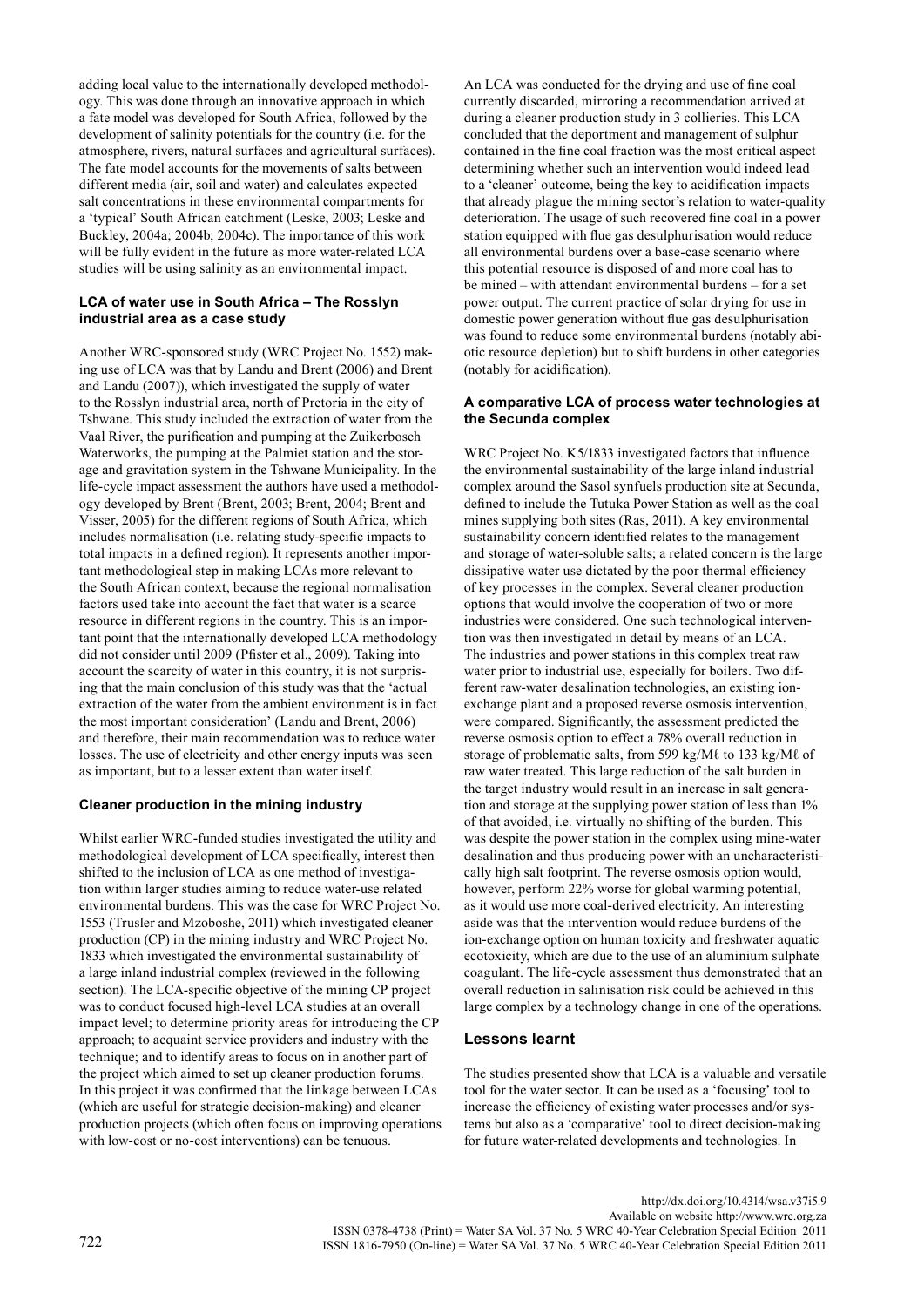particular, the quantitative and holistic approach of the LCA methodology makes this tool suited for scenario analysis which should lead to more informed decisions and better overall outcomes for the water sector itself but also for other sectors in which water is an important input. To achieve these outcomes LCA can be applied at different levels of sophistication from life-cycle thinking to detailed, data-intensive studies.

It is well-known, and was confirmed in all the above studies, that a full life-cycle assessment is data-intensive and can only be completed within reasonable time if process data and emissions inventories are well kept. Full life-cycle assessments are therefore expensive in terms of expert human resources, and should be carried out only to inform strategic decisionmaking, where the stakes, the complexity and the uncertainty tend to be high.

For more frequently occurring decisions of a tactical nature (e.g. investments using an already proven technology), lessons learnt from detailed LCAs should be adaptable if a life-cycle thinking approach is taken. Such lessons include:

- The most significant life stage in terms of environmental impacts is the operational stage.
- The majority of the environmental impacts are traced to electricity production.
- Ozonation and activated-sludge technologies have the highest environmental burdens due to their high energy consumption. Optimising these processes will bring about most savings.
- Local low-pressure membrane technologies used for the production of potable water can have comparable environmental burdens to existing, conventional technologies, but they have more scope for future optimisation and improvements
- Ion-exchange technology can amplify salinity burdens.
- Improvements in large-scale water systems can be achieved by considering individual processes within those systems but also by investigating each system as a whole with emphasis on water losses between processes.
- Water losses in the reticulation and distribution system multiply the environmental burdens, including the most significant environmental impact of water extraction itself.
- The activated-sludge process has the highest environmental burdens in the treatment of wastewater, therefore, where appropriate, safe on-site sanitation should be promoted.

It is noteworthy that environmental LCA scores of water systems are relatively low compared to those of other systems such as transportation, energy production, etc. For example, assuming 0.93 kg  $CO_2$  equiv/kℓ water provided to consumers (as calculated in the eThekwini study) and assuming a consumption of 50  $\ell$  water/person d, it results in 17 kg CO<sub>2</sub> equivalent being produced per person per year due to the provision of water and wastewater services. It is estimated that overall greenhouse gas emissions for South Africa are about  $10$  t CO<sub>2</sub> equiv/cap a (Republic of South Africa – The Treasury, 2010). Therefore, this illustrates that the per capita contribution due to water and wastewater services is very small. The overall social benefits (health, development, etc.) of having water systems in place by far outweigh the environmental burdens modelled by the LCA methods. That notwithstanding, LCA studies are useful in order to optimise and improve existing and future water-related processes and systems, especially when operational expenses and environmental impacts from inefficient usage of inputs such as electricity or chemicals coincide, providing a double incentive to improve performance.

In terms of capacity-building, the first LCA projects sponsored by the WRC led to an international collaboration with the Danish Technical Institute in Copenhagen (Prof H Wenzel). All projects included the transfer and dissemination of LCA knowledge within SA, e.g. to specialist consulting engineering firms partnering with academia on some of the projects. Workshops were offered at the WISA conferences held in 2000, 2002, 2004 and 2010. These workshops introduced LCA to the broader audience in the water sector and also, in general, to government, consultants and academics and led to the formation of the first informal LCA network in the country. As a result of these projects, numerous scientific articles were published in international and local journals and many conference papers were presented. These WRC projects also led to the awarding of 3 doctoral and 3 masters degrees, building up local expertise in the LCA field.

# **International trends in LCA/LCM (life-cycle management) and their relevance to SA**

The life-cycle assessments reviewed in the first part of this paper were generally process orientated, asking which decisions in process selection and (re-)design of water or sanitation systems were most likely to allow for overall burden reduction, or to result in the shifting of burdens. This type of LCA usage has a tradition of more than 15 years and is common also to other sectors (e.g. chemical, metallurgical, waste management). It is likely to continue to be used in the future in many sectors, and stands to gain from significant improvements in the availability of background datasets, both in terms of quantity and geographical coverage. By way of example, the 3<sup>rd</sup> release of the ecoInvent Database announced for 2012 will more than double the number of datasets offered to well above 10 000, and will also cover 90% of the global electricity production. Progress in this type of LCA usage is likely to be threefold:

- More, and more reliable LCA studies
- Development of sector-specific life-cycle competent assessment tools that can give rapid results
- Better design guidance without the necessity for full LCA studies to be undertaken, using an emerging life-cycle technique referred to as 'knowledge mining' or 'knowledge harvesting', drawing generic lessons from prior studies

However, this process-focused type of LCA accounts only for a small fraction of LCA work globally, with product-oriented LCAs being much more common. Significantly, within this latter product-focused category, water-related impacts are of strong and growing concern. Here, water-polluting substances and their effects (e.g. aquatic ecotoxicity, eutrophication and salinity) are well covered in LCA methodology, but more recently, water usage has become a topic of major interest, embodied in the term 'water footprinting', discussed in more detail below. In parallel, there is much interest in extending LCA from an environmental focus to 'life-cycle sustainability assessment' by adding so-called social life-cycle assessment (SLCA) and life-cycle costing (LCC). However, whilst the UNEP-SETAC Life Cycle Initiative has issued a guide for social LCA, there remains much disagreement in the literature as to the purpose and method for doing such work.

# **Water footprinting**

With regard to the application of life-cycle thinking for water resources, a recent international trend has to be highlighted,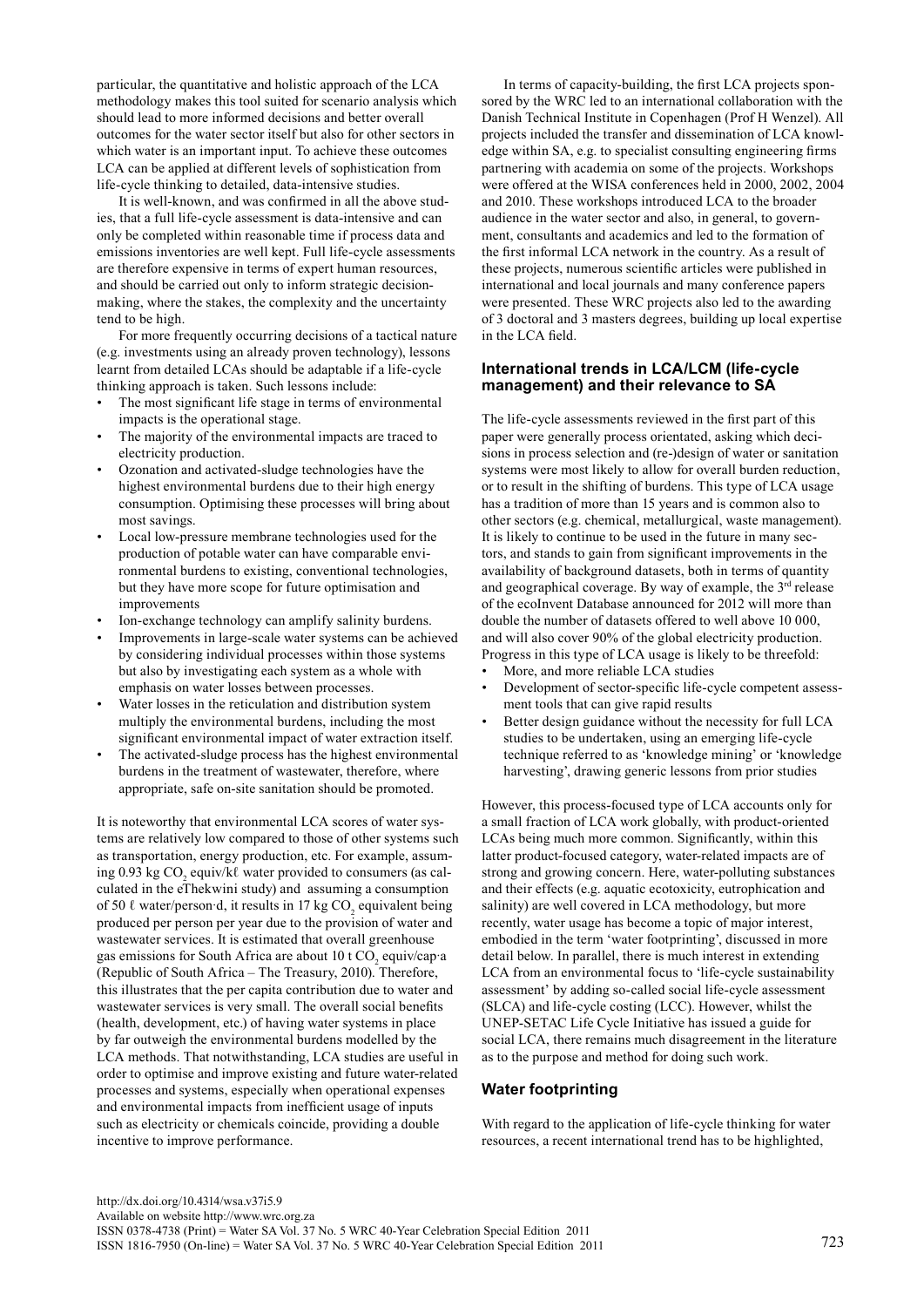namely the development and increased use of water footprinting. This is a concept and an environmental tool accounting for the volumes of water used and degraded by humans directly and indirectly. Water footprints can be calculated for products (services or activities), for consumers (at local, regional, national and international levels) and for organisations (Hoekstra, 2008). In particular, water footprinting takes into account that 'international trade affects the global pattern of water use' (Hoekstra, 2008) and that exported and imported goods carry with them their embedded (also called virtual) water as used along the supply chain for these goods. This has particular implications for South Africa as an exporting, waterscarce country. Blue, green and grey (surface water/groundwater, rain/evaporated water and polluted water, respectively) water footprints have been defined in the literature and methodologies for the calculation of each of these footprints have been developed and are being refined (Hoekstra and Chapagain, 2008). There are initiatives towards standardising the methodology and recently a manual for water footprinting has been developed (Hoekstra et al., 2011). There is also an initiative towards the development of an ISO water footprint standard to fall in line with the current ISO standards for life-cycle assessment. The standard, ISO/WD 14046 (ISO, 2011), is currently under review and is scheduled to be released in its final form by the end of 2013.

In South Africa a few studies to calculate water footprints have been undertaken, most notably the study initiated by SABMiller and WWF-UK for the production of beer (2009) and the water footprint undertaken for the Breede River catchment (Western Cape Province) by Pegasys Consultants (2010). The SABMiller study showed that for the production of 1 ℓ of beer in South Africa 155 ℓ of water are used, whereby for the production of 1  $\ell$  of beer in their Czech subsidiary 45  $\ell$ of water is used. Most of the water used (over 90%) in both cases was due to cultivation of crops used for beer production. Local factors such as higher evaporation rates and intensive irrigation explained the higher water footprint of the South African beer. Even within South Africa, barley sourced from different regions had different water footprints. The Breede River catchment study showed that different water uses in the area (for crops or other activities) generate different returns in terms of value and employment and that there are 'efficient' and 'inefficient' uses of water within the catchment. These 2 applications highlight the value of water footprinting in the context of water-resource management in South Africa and the need to have more such studies undertaken. In particular, the role of South Africa as an importer of water (e.g. the Lesotho Highlands scheme), which is incorporated in products exported is in need of research, because water footprints, as any environmental metrics (i.e. LCA scores, carbon footprints), are used for benchmarking in global markets. In general, with regard to LCAs and water footprints, more research is also necessary in order to understand the use and the integration of these 2 tools in the local context.

Studies on water footprints in the mining industry are also seen as important. In general, water-accounting studies, limited to within site boundaries, have often been performed. A study to expand this to water footprinting is to be performed by the University of the Witwatersrand (as part of the South African Minerals to Metals Research Initiative). This study will investigate various water-footprinting techniques, including the methods of Hoekstra (2008), the ISO 14046 methodology as well as the traditional water-accounting method, using an approach (Water Miner) developed by the Sustainable

Minerals Institute of the University of Queensland (University of Queensland, 2011).

There are similarities and differences between LCA and water footprinting. Both methods have a life-cycle approach, but they focus on different issues. Water footprinting focuses on water resource management, showing in space and time volumes consumed by source (green and blue water footprints) and volumes polluted (grey-water footprints) for the production of a product over the entire supply chain (Hoekstra and Chapagain, 2008). LCA studies investigate many environmental impacts (global warming, acidification, toxicity, etc.) and typically include the impacts not only for the supply chain but also for the consumption and the disposal of a product. These impacts are summed over many geographical locations. LCA studies do include water consumption in the inventory; however, until recently (2009) the impacts of water abstraction and consumption were not assessed. The LCA methodology did not take into account if the water used came from water-stressed, dry areas or from water abundant, wet areas. With the development of a water-use impact category for LCAs (Pfister et al., 2009), these shortcomings have been addressed. However, some LCA users shy away from incorporating water-use impacts because of the complexity and uncertainties involved and because water data needed for such assessments are not always available (Cooney, 2009). With the development of the ISO 14046 standard, these concerns should be alleviated.

In South Africa there is no experience with the use of the LCA water-assessment impacts developed by Pfister et al. (2009). The implications they have for local studies has to be researched since different areas of the country present different degrees of water stress. In addition, the way the new methodology is linked to water footprinting in the local context has to be investigated.

## **Strategic directions for future application of LCA and life-cycle thinking in the water sector**

To date, in water-related studies, LCA has been used to analyse complex systems, to identify high-impact activities, to compare technologies/processes and to a lesser degree to guide improvement trajectories and set research priorities. In relation to these applications we note 8 important future directions for LCAs in the water sector and for system-wide minimisation of waterrelated environmental impacts:

- LCA and life-cycle thinking should be used regularly for water-related planning, decision-making and debates. Although there are considerable advantages of using these tools, at the moment in South Africa, LCAs and water footprinting studies have been confined to academic circles and a few consultancies. It is important to increase penetration of LCA into water-related decision-making at local, provincial and national levels and the WRC is strategically positioned to play an important role in this process, not only in the generation of LCA local knowledge but also in the dissemination of this knowledge. For example, LCA should be used in the evaluation of sanitation policies, in the evaluation of acid mine drainage options and in the industrial effluent discharge permitting process.
- The development of a South African database and possibly of simplified LCA software for water-related processes and systems would be an important step towards making LCA more user friendly in the local water sector.
- Water systems will become more complicated, with cascading and cycling of water making future assessments of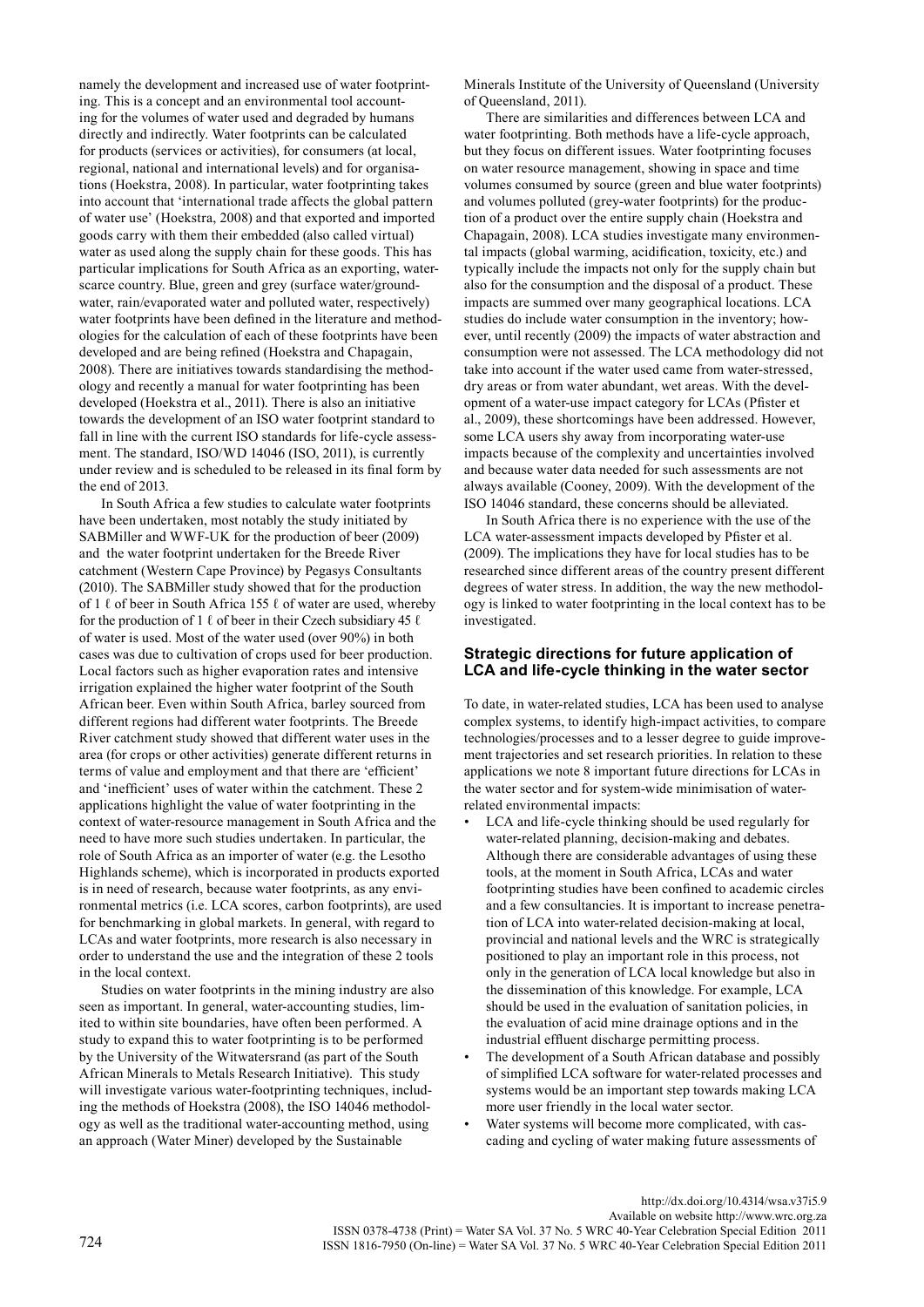process design choices less trivial. This requires a continued focus on the application and correct usage of LCA by water-infrastructure planners and decision-makers.

- Water footprinting has already attracted some attention in South Africa, and there are current international efforts to align its methodology with that of LCA. This presents an opportunity for more local research and development on the integration of water footprints and LCA.
- The emergence of product-level (and product-category level) LCAs as important information-providing tools for the sustainable consumption movement is already evident in advanced economies. This means that embodied water and water pollution of exported goods is already influencing the decision-making of product designers and industrial buyers of South African goods. Additionally, there are already early adopters of product-level LCAs in South Africa, who are anticipating their local buyers (especially the retail sector) to be using such information more frequently.
- An emerging discipline in South Africa is the determination of the Ecological Reserve within the context of river flow allocation. An associated activity is the concept of the goods and services provided by ecological systems such as wetlands. This results in the need for a trade-off between engineered systems and environmental concerns. LCA studies could provide guidance in bridging the 2 approaches in order to arrive at a transparent compromise.
- The increasing need to provide potable-quality water from sewage and the use of treated sewage for food production provides an opportunity to link environmental issues (LCA studies) and health issues (expressed as disability adjusted life years) in local case studies.
- LCA could be also used as a quantitative tool to assess eutrophication in general and in particular the health effects of releasing wastewater that has not been properly treated.

Water can be considered as both a renewable and a non-renewable resource depending on geographic context and time scale. Thus the exploitation of a particular water resource needs to be viewed in the context of competing uses for that resource. LCA and water footprinting studies are able to quantify the complex effects of resource exploitation and help mediate strategic solutions.

# **Conclusions**

LCA studies and in general life-cycle thinking are emerging as very useful tools in the investigation and decision-making for the water sector, as well as in the management of water as a resource. The different LCA studies undertaken in the local water industry have shown that the abstraction of water from the environment (in a country where it is a limited resource) and the use of energy for treating and pumping water have the highest environmental impacts. For the water and sanitation systems the environmental scores for these impacts are dominated by the use (also termed operational) phase, within which energy and chemical usages are important. These may be minor relative to impacts of other sectors and may well be justifiable by the societal gains of clean water and sanitation, but that is no excuse not to minimise such impacts across the life cycle and make urban, industrial and agricultural water systems more efficient (i.e. lower water losses which magnify the burdens). This will become more important and less trivial as water infrastructure becomes more complicated with cascading and (re)cycling of water.

In a water-scarce country, both the water extraction itself, and water-quality related impacts such as salinisation, should be considered in any life-cycle assessment, whether in the water sector or not. Water footprinting may cover these matters to some extent, and there is important, recent and current international work that seeks to build the rigour of LCA into water footprints, which calls for more local research and development on this front. More specialists need to be trained to be able to make use of these valuable tools for decision-making.

# **Acknowledgements**

The WRC is acknowledged for its vision and sustained support for the development of life-cycle assessment in the South African water sector. All of the studies reviewed in this paper were supported by the WRC.

The authors wish to express their gratitude to Dr Kevin Harding (School of Chemical and Metallurgical Engineering, University of the Witwatersrand, Johannesburg) for his contribution towards the section on water footprinting.

# **References**

- BRENT AC (2003) A proposed lifecycle impact assessment framework for South Africa from available environmental data. *S. Afr. J. Sci*. **99** (3/4) 115-122.
- BRENT AC (2004) A life cycle impact assessment procedure with resource groups as areas of protection. *Int. J. Life Cycle Assess*. **9** (3) 172-179.
- BRENT AC and VISSER JK (2005) An environmental performance resource impact indicator for life cycle management in the manufacturing industry. *J. Clean. Prod.* **13** (6) 557-565.
- BRENT AC and LANDU L (2007) Environmental Life Cycle Assessment of Water Use in South Africa: The Rosslyn Industrial Area as a Case Study. WRC Report No. 1552/1/02. Water Research Commission, Pretoria, South Africa.
- COONEY C (2009) LCA finally takes water into account. *Environ. Sci. Technol.* **43** (11) 3986.
- EMMERSON RHC, MORSE GK, LESTER JN and EDGE DR (1995) The life-cycle analysis of small scale sewage-treatment processes. *J. CIWEM.* **9** 317-325.
- ESKOM (2011) Fact sheets Managing our Impact on the Environment. URL: [http://financialresults.co.za/2011/eskom\\_ar2011/](http://financialresults.co.za/2011/eskom_ar2011/fact_sheets_03.php) [fact\\_sheets\\_03.php](http://financialresults.co.za/2011/eskom_ar2011/fact_sheets_03.php) (Accessed September 2011).
- FRIEDRICH E (2001) The Use of Environmental Life Cycle Assessment for the Production of Potable Water. M.Sc. Eng. Thesis. Pollution Research Group, University of KwaZulu-Natal, Durban, South Africa.
- FRIEDRICH E and BUCKLEY CA (2002) The Use of Life Cycle Assessments in the Selection of Water Treatment Processes. WRC Report No. 1077/1/02. Water Research Commission, Pretoria, South Africa.
- FRIEDRICH E (2002) Life cycle assessment as an environmental management tool in the production of potable water. *Water Sci. Technol.* **46** (9) 29-36.
- FRIEDRICH E, BUCKLEY CA, PILLAY S and LESKE A (2006) A Life Cycle Assessment of a Secondary Water Supply*.* WRC Report No. 1252/1/06. Water Research Commission, Pretoria, South Africa.
- FRIEDRICH E, BUCKLEY CA and PILLAY S (2007) The use of LCA in the water industry and the case for an environmental performance indicator. *Water SA* **33** (4) 443-451.
- FRIEDRICH E, BUCKLEY CA and PILLAY S (2009a) Environmental life cycle assessment – a South African case study of an urban water cycle. *Water SA* **35** (1) 73-84.
- FRIEDRICH E, BUCKLEY CA and PILLAY S (2009b) Carbon footprint analysis for increasing water supply and sanitation in South Africa – a case study. *J. Clean. Prod.* **17** (1) 1-12.